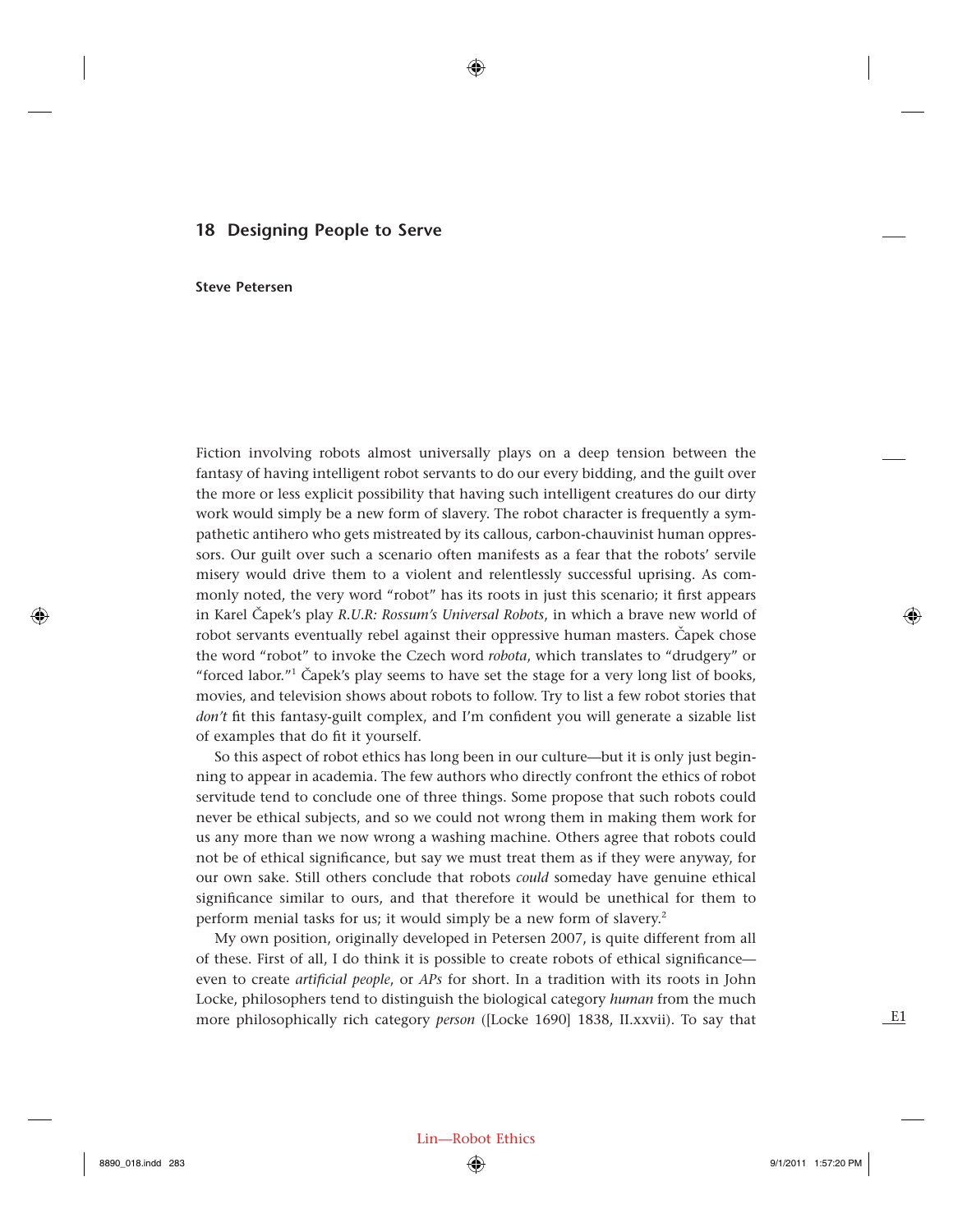something artificial could be a person is to say in part at least that it could have full ethical standing like our own. On this usage, for example, ET the Extra-Terrestrial would be a person, but not a human. ET does not share our DNA, but this is irrelevant to his ethical standing; he is as ethically valuable as we are. In other words, to be a person does not seem to require being made of the particular material that happens to constitute humans; instead, philosophers tend to agree, it requires complicated organizational patterns that the material happens to realize. And thus, assuming we could eventually make a robot who has the same relevant complicated organizational patterns that we and ET have, then that robot would also be a person—an artificial one.

⊕

I *also* think that although such robots would be full-blown people, it might still be ethical to commission them for performing tasks that we find tiresome or downright unpleasant. There can, in other words, be artifacts that (1) are people in every relevant sense, (2) comply with our intentions for them to be our dedicated servants, and (3) are not thereby being wronged. I grant this combination is prima facie implausible, but there are surprisingly good arguments in its favor. In a nutshell, I think the combination is possible because APs could have hardwired desires radically different from our own. Thanks to the design of evolution, we humans get our reward rush of neurotransmitters from consuming a fine meal, or consummating a fine romance—or, less cynically perhaps, from cajoling an infant into a smile. If we are clever we could design APs to get their comparable reward rush instead from the look and smell of freshly cleaned and folded laundry, or from driving passengers on safe and efficient routes to specified destinations, or from overseeing a well-maintained and environmentally friendly sewage facility. After all, there is nothing intrinsically unpleasant about hydrogen sulfide molecules, any more than there is anything intrinsically pleasant about glucose molecules. The former's smell is aversive and the latter's taste is appetitive *for*  humans; APs could feel quite differently.<sup>3</sup> It is hard to find anything wrong with bringing about such APs and letting them freely pursue their passions, even if those pursuits happen to serve us. This is the kind of robot servitude I have in mind, at any rate; if your conception of *servitude* requires some component of unpleasantness for the servant, then I can only say that is not the sense I wish to defend.

### **18.1 The Person-o-Matic**

To dramatize the ethical questions that APs entail, imagine we sit before a *Persono-Matic* machine. This machine can make an artificial person to just about any specifications with the push of a button. The machine can build a person out of metal and plastic—a robotic person—with a circuit designer and an attached factory. Or, if we wish, the machine can also build a person out of biomolecules, by synthesizing carefully sequenced human-like DNA from amino acids, placing it in a homegrown

⊕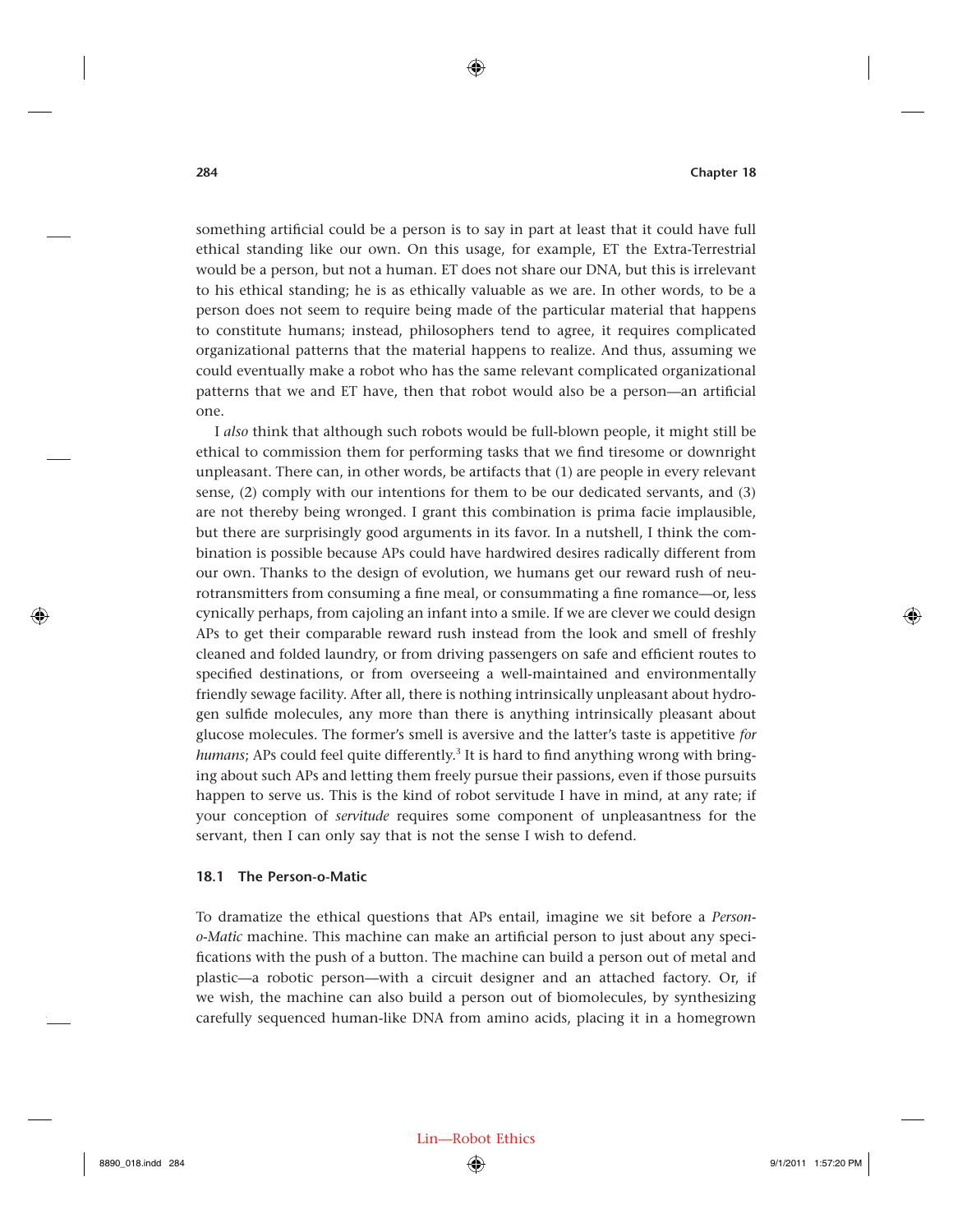cellular container, and allowing the result to gestate in an artificial uterus. It can make either such type of person with any of a wide range of possible hardwired appetites and aversions.<sup>4</sup> Which buttons on the Person-o-Matic would it be permissible to press?

⊕

It may be difficult to reconcile ourselves to the notion that we could get a genuine *person* just by pushing a button. My students like to say that nothing so "programmed" could be a person, for example. But—as the carbon-based AP case makes especially vivid—the resulting beings would have to be no more "programmed" than we are.

A more sophisticated version of this complaint is in Steve Torrance's "Organic View" (2007). He argues that only "organic" creatures could have the relevant ethical properties for personhood, and so "artificial person" is practically a contradiction in terms. Of course, a great deal hinges here on just what "organic" means. Torrance seems to use it in three different ways throughout his paper: (1) *carbon-based*, (2) *autopoietic*, and (3) *originally purposeful*. This quotation, for example, illustrates all three: "Purely electrically powered and computationally guided mechanisms [sense 1] . . . cannot be seen, except in rather superficial senses, as having an inherent motivation [sense 3] to realize the conditions of their self-maintenance [sense 2]: rather it is their external makers that realize the conditions of their existence [sense 3]" (Torrance 2007, 512– 514). But none of these three senses of *organic* is enough to show that APs are impossible.

Consider first the sense in which it means *carbon-based*. Torrance provides no argument that only carbon could ground ethical properties; indeed, philosophical consensus is otherwise, as mentioned earlier. Besides, even if people do have to be organic in this sense, APs are still possible—as Torrance acknowledges (2007, 496, 503) because it is in principle possible to create people by custom building DNA.

Torrance officially uses *organic* in the second sense, to mean *autopoietic*. Roughly, something is autopoietic if it can self-organize and self-maintain. But this is a purely functional notion; there is no reason inorganic compounds couldn't form something autopoietic. Indeed, the well-established movement of situated, embodied, and embedded robotics emphasizes getting intelligence out of just such lifelike properties.<sup>5</sup> Rodney Brooks's Roomba, for example, avoids treacherous stairs and seeks its power source after a long day of vacuuming. Such robots already have rudimentary selforganization and self-maintenance.

Lurking behind the criterion of autopoiesis is the third sense of *organic*, and what I suspect to be the core of the matter for Torrance's argument: the presence of *inherent function* or purpose. Torrance is claiming, in effect, that when something gains a function by another's design, the function is not inherent to that thing, and so it is not "original." And, Torrance seems to hold, only original functionality can ground ethical value. In other words, just in virtue of resulting from another's design, a thing cannot be a person. (Perhaps this is what my students mean by something being "programmed.")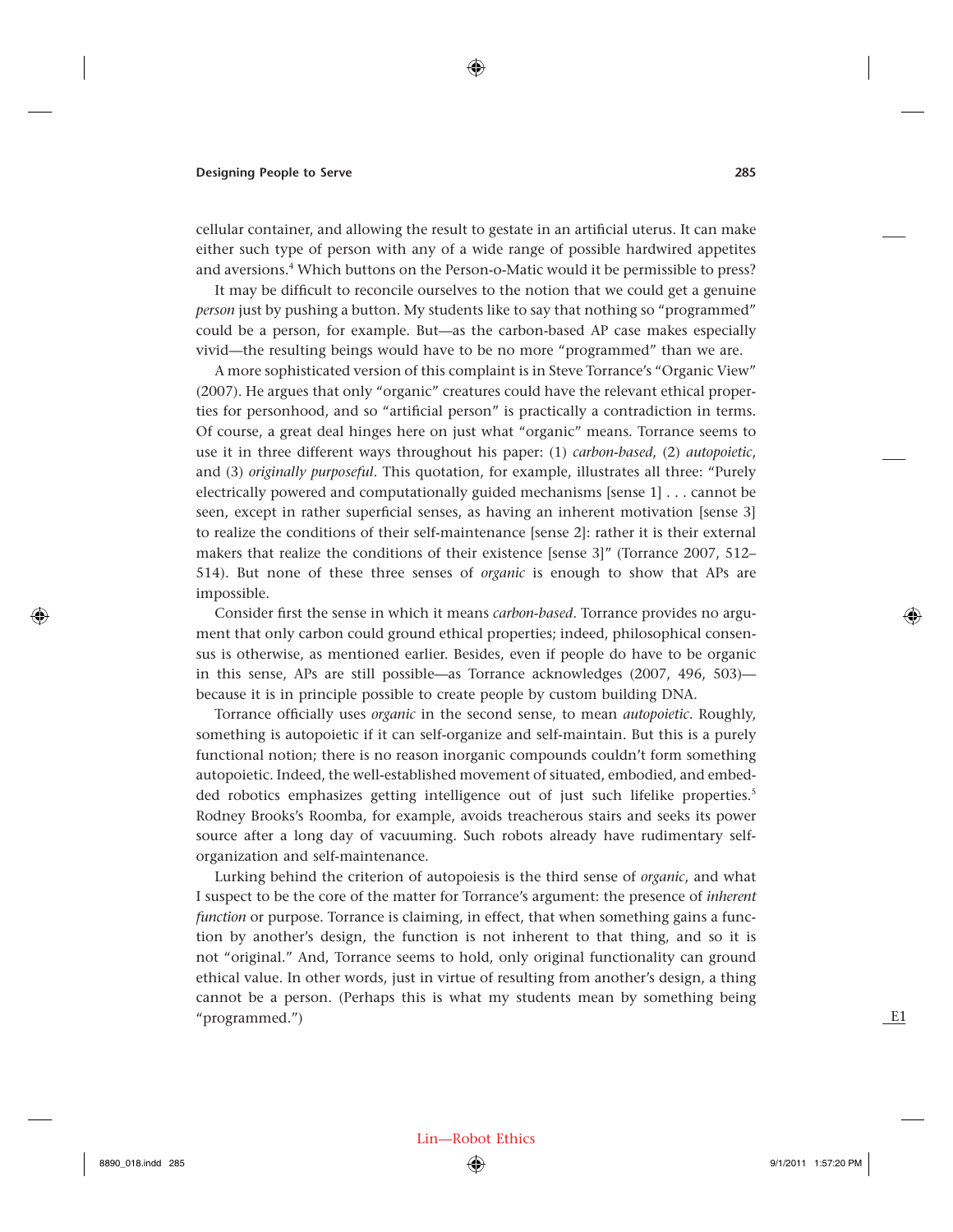If correct, this would by definition rule out all APs, carbon-based or not. But, aside from having scant motivation, it proves too much. By this criterion, if traditional Christian creationism proved true and God designed us, then we humans would not be "organic" either, and so not people. I'm strongly inclined to agree that evolution, and not God, designed humans—but it would be very odd if our ethical standing were so hostage to the truth of this claim. For another example closer to home, it seems that our biological parents count as our "external makers," who were moved to "realize the conditions of [our] existence" (though probably not in a traditional laboratory setting). Despite such external makers, we manage to have the properties required to be people.

⊕

Finally, consider Labrador Retrievers. They are not people, of course, but they do have ethical standing, and they were deliberately designed, via artificial selection, to enjoy fetching things. Does this mean that they have no "inherent motivation" to fetch? Anyone who has spent time with a retriever can see that the dog, itself, wants to fetch—whatever the source of that desire. Furthermore, satisfying this desire is part of the well-being *for that dog*, even though that desire was designed by intelligent outsiders. Similarly, we did not give ourselves all our desires; some of them, such as for food, are just plain hardwired. It is hard to see why ends given by evolution are "original," but ends given by the design of an intelligence are not. In both cases, there is a very natural sense where our ends seem plainly derivative.

Still, I think Torrance is onto something important; in fact, I agree that for something to be intelligent, autopoietic, and a subject of ethical value, it must have a function *for itself*. Teleology is a notorious can of worms in philosophy, and can hardly be settled here. For our purposes, we just need the claim that one way for something to get a function for itself—an "original teleology"—is from the design of another intelligence.

So now perhaps we are in a position to agree that pushing a Person-o-Matic button would result in a real person of intelligence and ethical value, comparable to our own. When we picture this vividly, I think typical intuitions incline us to say that pushing few, if any, of the buttons is permissible. The case is so far removed from our experience, though, that it is hard to trust these intuitions—especially since there are good arguments that say it *is* permissible to press quite a few of them.

### **18.2 The "Typical" Person Case**

Suppose first you notice buttons for building an organic person, just like you (presumably) are. (From here I will use *organic* just to mean *carbon-based*.) Perhaps, after you feed it the complete information about your DNA makeup and the DNA makeup of a willing partner, the Person-o-Matic uses a combination of this information to construct from scratch a viable zygote that matures in an artificial uterus, much later

⊕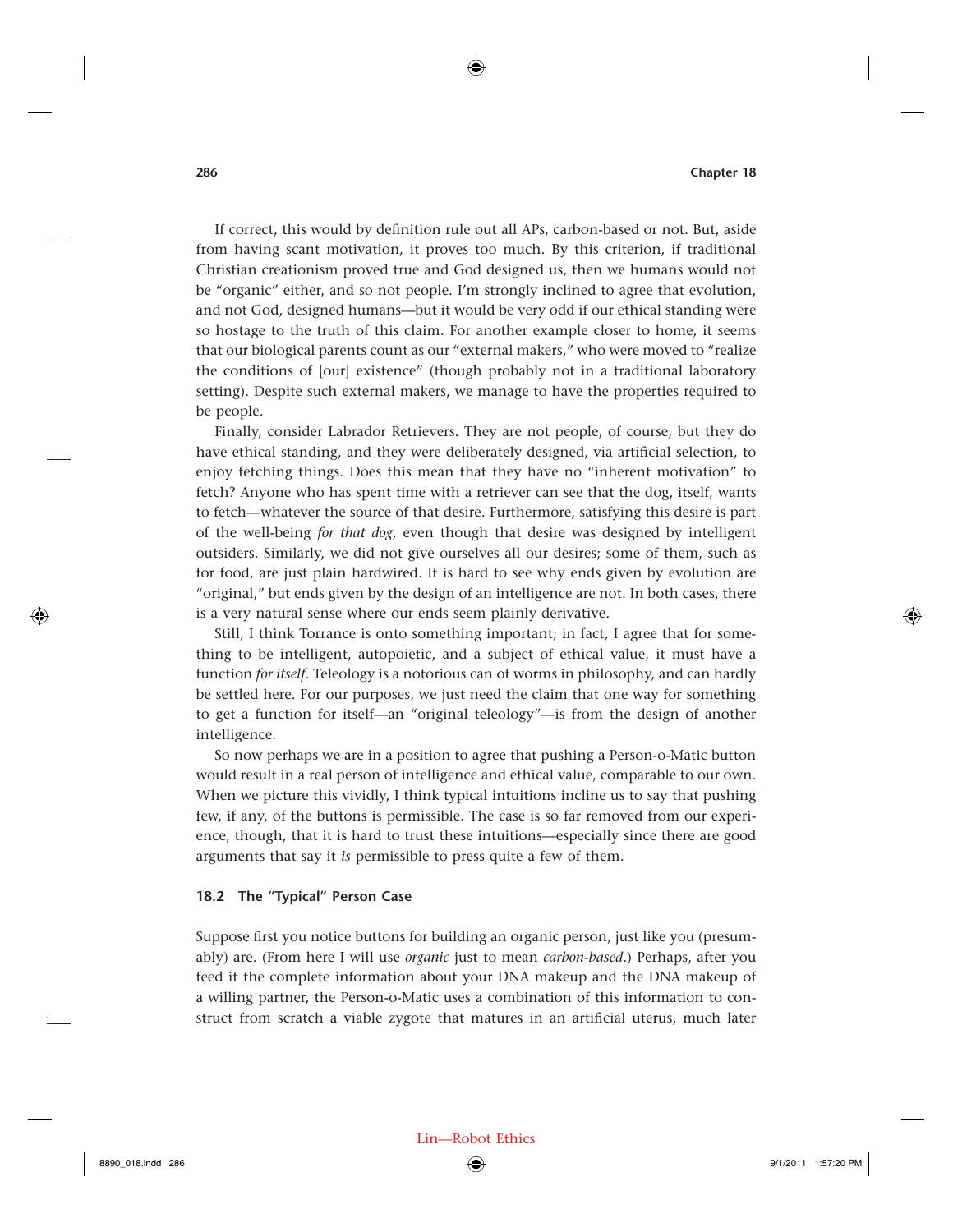producing an infant, exactly as might have been produced by the more traditional route. Here we leave a great deal of the design up to chance, of course; our intention is not to create a servant, but roughly just for the Person-o-Matic to build a new human, or anyway a human-like person.<sup>6</sup> The scenario may be intuitively distasteful or even abhorrent, but it is very hard to give reasons for why creating such a person would be *wrong*. After all, it results in people just like the people we now create by traditional means. There may be circumstances in which just the creating of a new person is unethical, of course—due to overpopulation or some such—but that would hardly be unique to APs. If anything is uniquely wrong about this case, then, it must be in the *method* for creating the person, rather than the outcome. But even the method seems no less ethical than a combination of in vitro fertilization, artificial implantation, surrogate mothers, and a host of other techniques for creating people that are already in practice. No doubt bioethics is another can of philosophical worms, but the case at hand here is not so different from bioethical cans already wide open. Indeed, using the Person-o-Matic this way could plausibly bring ethical benefit to a great many couples who are not otherwise able to have biological children.

⊕

Probably, the most natural way to express our intuitions against the permissibility of this case is to say that such a procedure for making a person like us would be "unnatural." This word shows up frequently when people are confronted with new technology. As a clever novelist once put it:

1. Anything that is in the world when you're born is normal and ordinary and is just a natural part of the way the world works.

2. Anything that's invented between when you're fifteen and thirty-five is new and exciting and revolutionary and you can probably get a career in it.

3. Anything invented after you're thirty-five is against the natural order of things. (Adams 2002, 95)

The point, of course, is that much of what we consider "natural" today may have looked horrifyingly unnatural to those just a generation or two behind us. To say "unnatural" in this way just means "new enough to make us wary and uncomfortable." When the word means only this, it has no philosophical weight. Our gut reactions are often wise for being wary of the new and strange, but rejecting something *because* it is new and strange is quite different. We do not now consider flying, cell phones, radiation treatment, or artificial hearts wrong because they would have been distressing to those before us.

It seems then that it is hard to explain why it would be wrong to push such a button. As it happens, though, next to those buttons is another row of buttons that offer the option to create a person much like us, except inorganic—a robot. Aside from desires and goals that are particular to the material makeup, we can suppose the robot is designed to have hardwired interests very like ours, and will also be strongly influenced in a unique way by its educational environment just as we were. Would it be

↔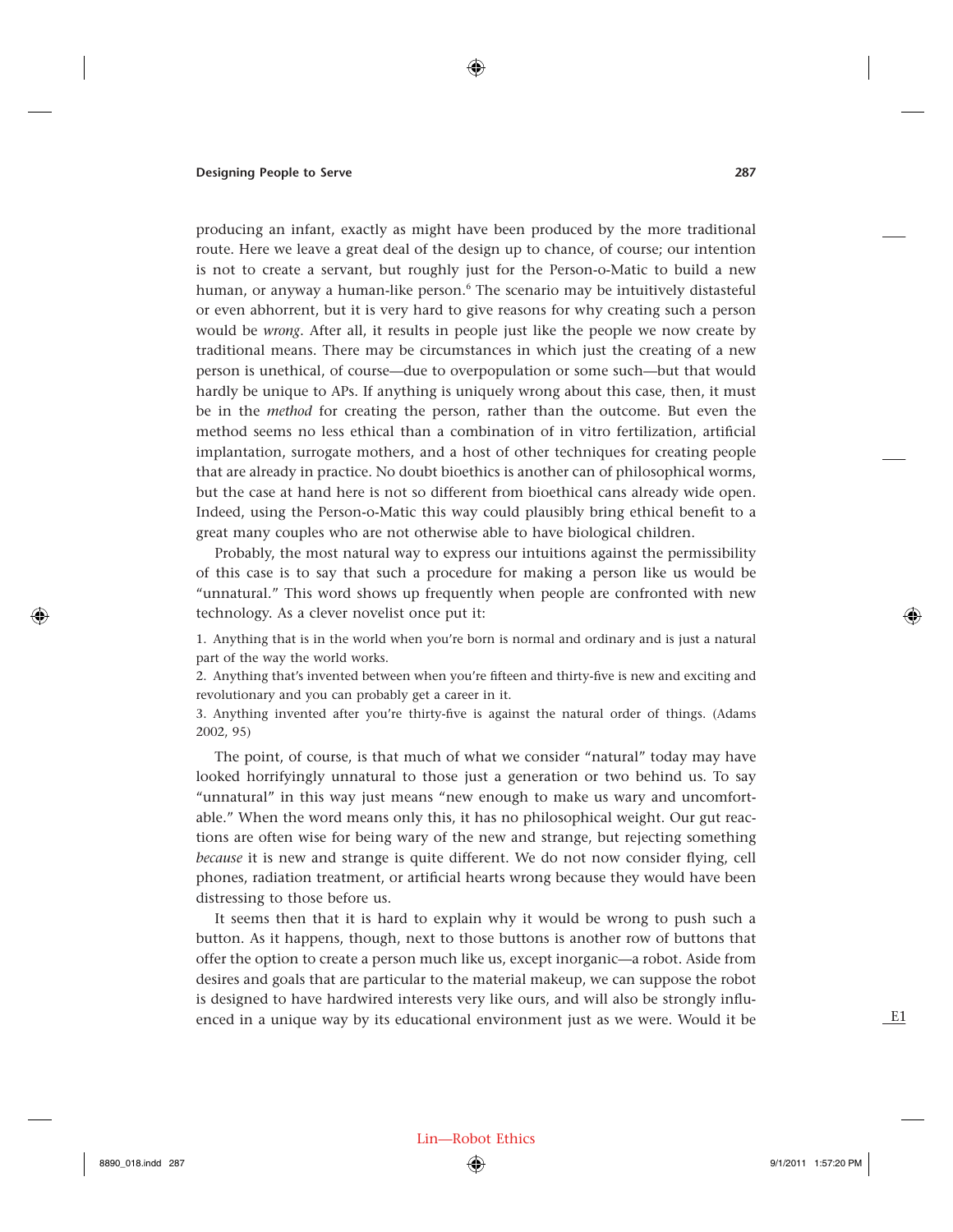wrong to push any of those buttons? It seems there are only a few avenues for trying to explain such wrongness. One is to say that though the resulting person would be like us in all relevant mental respects, just the fact of its different material constitution makes its creation wrong. Another might be that the desires unique to our organic constitution are relevant—that, for example, it is okay to make an AP who likes to consume carbohydrates, but not one who likes to consume pure hydrogen. I trust neither of these avenues looks very promising. If not, and short of other explanations of asymmetry, the organic and the inorganic cases seem to be morally equivalent. We must conclude that making a robot with predispositions like ours is no more wrong than having a biological child would be.

⊕

## **18.3 The "Enhanced" Person Case**

We next notice a bank of buttons to create organic people who are still very much like us, but who have been "enhanced" in any of various ways. Some buttons offer to design the person so that she is immune to common diseases. Of more interest for us, some buttons offer to alter the person's hardwired desires—so that perhaps she is also immune to the lures of tobacco, or enjoys eating healthy greens more than usual. Other buttons offer to tailor more abstract desires, so that, for example, the AP gains greater intrinsic pleasure than typical from pursuits we consider noble, such as sculpting or mathematics. Would it be wrong to press a button to bring about this type of person?

Again, despite what qualms we might have, it is hard to say why it would be. Given that parents and mentors expend great and generally laudable effort on the nurture side to bring about such results, it is at least a bit odd to say that bringing them about from the nature side would be wrong.

Probably the best argument against creating the "enhanced" person suggests we have robbed the resulting person of important autonomy by engineering such desires. On this view, it is one thing to encourage such desires during the person's upbringing, and another to hardwire them ahead of time. Of course, free will is yet another philosophical can of worms, and one into which we can only peek here—but again, it is a can of worms that is already open, and hardly unique to APs. Some humans are now naturally born with stronger resistance to tobacco's appeal, for example, and it may well be that some are naturally born with stronger predilections for math or art. At any rate, we all come into existence with hardwired desires, and whether they are "enhanced" or "typical" does not seem relevant to whether they are enacted freely.

Imagine, for example, that way down the road—perhaps hundreds of millions of years later—natural selection has shaped humans so that they no longer enjoy tobacco, and they are born with a random mix of significantly stronger desires to do art or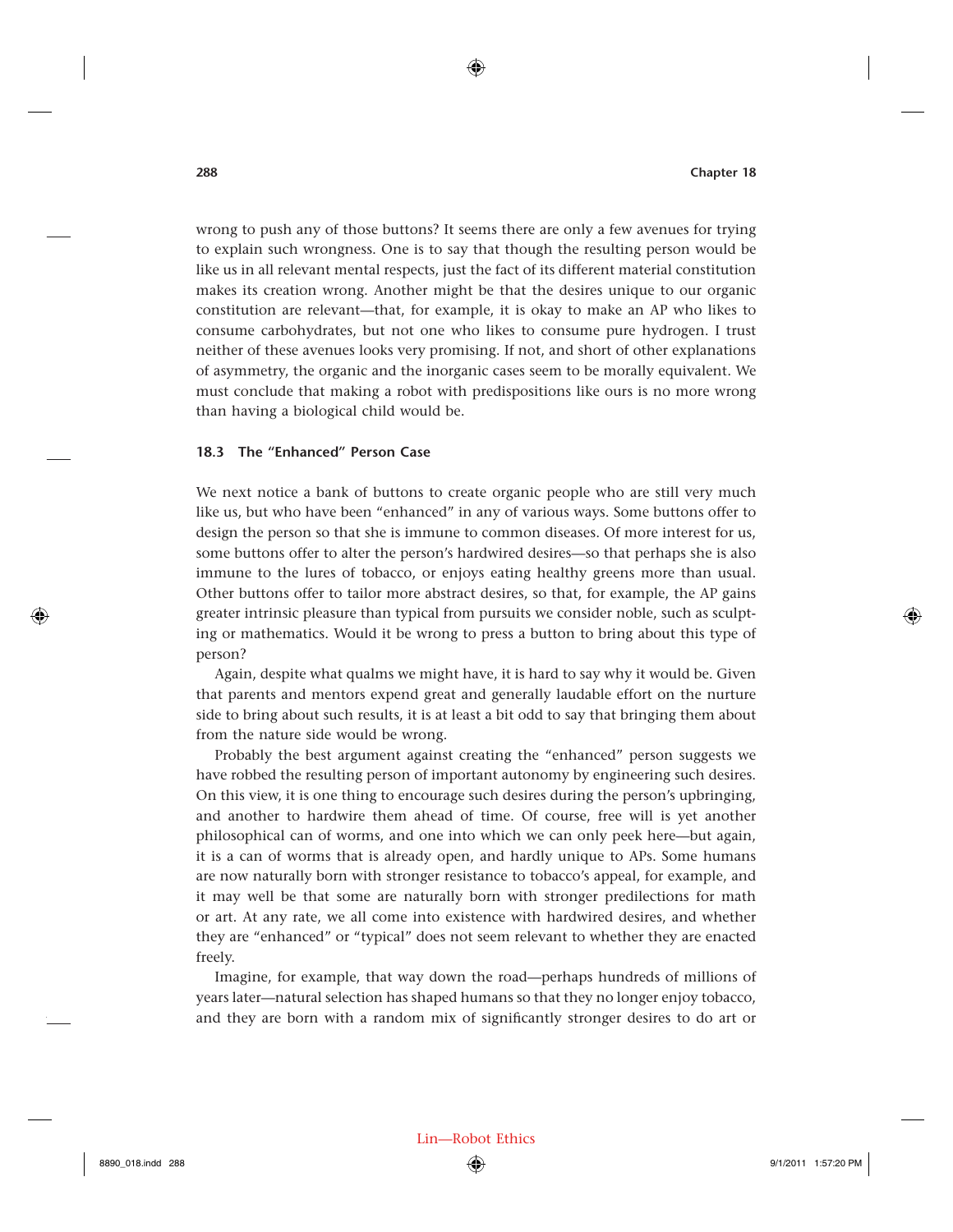science or other lofty pursuits. This seems possible at any rate, and it would be very odd to say that those future humans would thereby have less autonomy than we have. But our Person-o-Matic can now make a molecular duplicate of such a future possible person. If the future product of natural selection is free and the duplicate AP is not, then one's autonomy depends on how one is brought into existence, even if the result is otherwise exactly the same. It is to say, in effect, that intelligent design does not create an *original* function after all.

⊕

I have already argued against this position; I hope, on reflection, it is hard to endorse. It is more interesting to examine what tempts us into this view in the first place. Perhaps, it is simply the familiar queasiness of the "unnatural." Another possibility is that we confuse the case at hand with a more familiar one: that of brainwashing a person with contrary desires already in place.

Another possible source of confusion is in the imagined relative *strength* of these inclinations. Perhaps typical people are free, despite being born with strong dispositions because, we think, they are still able in principle to resist them. Whatever this "ability" amounts to, though, we can suppose APs have it, too. It is plausibly a necessary condition of personhood that one be able to reflect on one's desires, for example, and reconsider them (Frankfurt 1971). An enhanced AP might crave mathematics or sculpting as much as a typical human craves food. But Gandhi could reason himself out of acting on his food craving, and the enhanced AP might similarly reason herself out of her cravings, because she is a person able to reflect on them. So, the AP seems to be as free as we humans are—however free that might be—and the objection from autonomy fails.

It is no great surprise when we see another row of buttons on the Person-o-Matic for creating enhanced APs that are inorganic. These buttons result in robots who love to carve elegant statues or prove elegant theorems. Again, pushing these buttons seems morally equivalent to the ones for the organic APs. If so, then creating a robot who loves to pursue art or science is no more wrong than giving birth to a human who gained the same predispositions through natural selection.

Notice, though, that pushing buttons in either of these rows is already at least tantamount to designed servitude. Suppose we commission an AP who is very strongly inclined to help find a cure for cancer. Is this AP our willing servant? If so, then I have already shown that we can design people to serve us without thereby wronging them.

### **18.4 The "General Servitude" Case**

A scientist dedicated to curing cancer, even as a result of others' desires, may not seem like a clear case of servitude. Clearer cases follow readily, though—because one enhancement for a person, plausibly, is general beneficence. Sure enough, a prominent button on the Person-o-Matic designs an organic person who gains great pleasure

⊕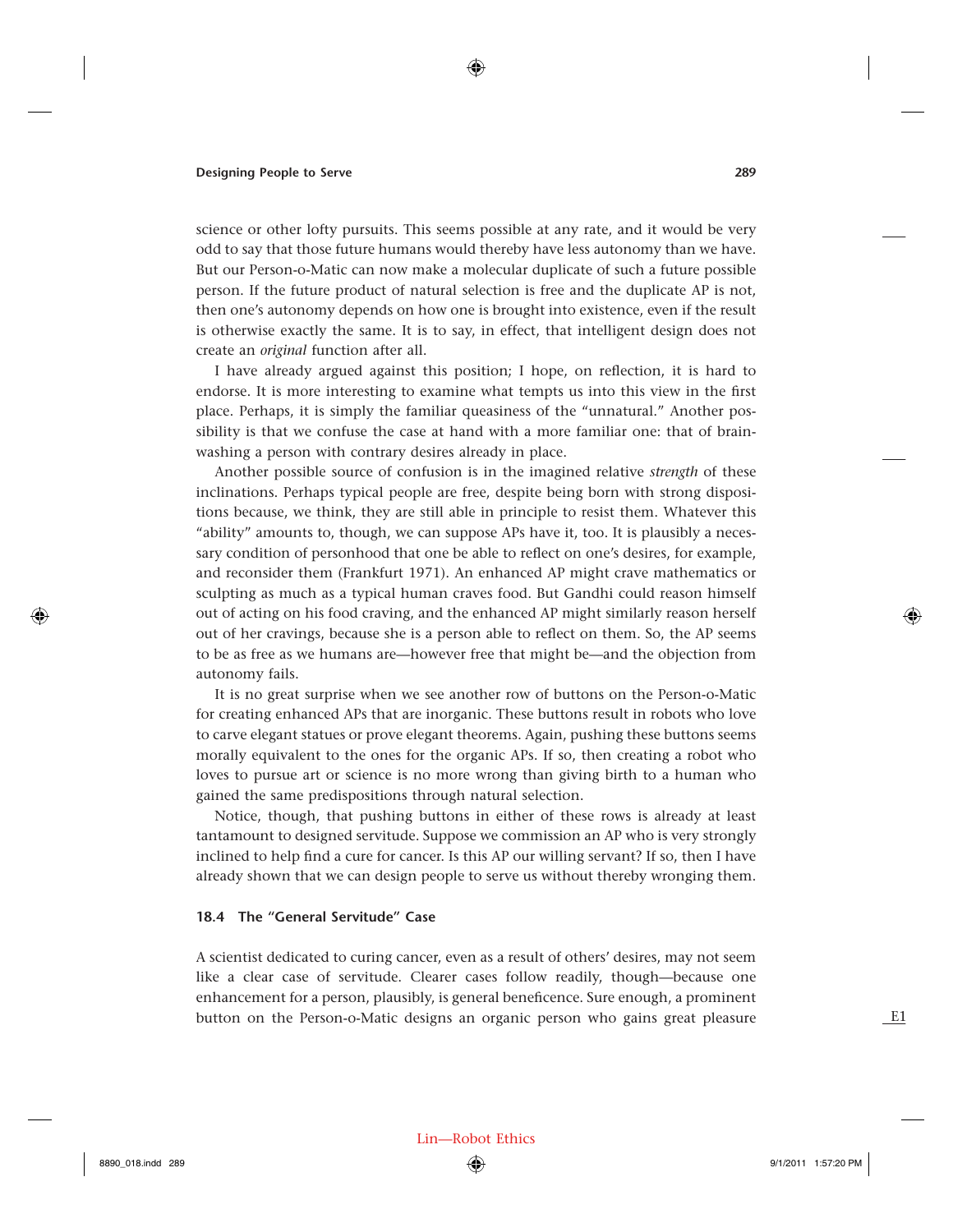simply from bringing about happiness in other people. The AP who results genuinely likes nothing more than to do good and will seek opportunities to help others as eagerly as we seek our own favorite pleasures.

⊕

Again, it seems possible that natural selection could bring about humans like this in the far future—if group selection turns out to be a force for genetic change after all, for example—and it would not then be wrong to give birth to one. (Indeed, it sounds like a pretty good world into which to be born.) Again, the Person-o-Matic could create a molecular duplicate of such a person. Again, it is hard to see why the naturally selected person would be permissible and not the intelligently designed one. Again, it does not matter, on ethical grounds, whether the resulting AP is organic or inorganic. So, again, we have to conclude that commissioning a robot who wants to help people above all else is no more wrong than giving birth to a human who gained such beneficence through natural selection. The resulting APs would behave much as though they were following Isaac Asimov's Three Laws of Robotics from his *I, Robot* series ([1950] 1970)—except they would also be helpful to other APs. And this time it seems very clear that the resulting AP would be a dedicated servant to the people around it.

#### **18.5 The "Specific Servitude" Case**

Closer still to the *I, Robot* scenario are APs who are designed not to seek the happiness of people generally, but rather the happiness of humans specifically. This is a more task-specific kind of servitude. Still, more specifically, perhaps they are designed to seek the health and well-being of human children—or even your particular children, as Walker pictures his *Mary Poppins 3000*:

What if the robotic firm sells people on the idea that the MP3000 is designed such that it is satisfied only when it is looking after Jack and Jill, your children? The assumption is that the programming of individual MP3000s could be made that specific: straight from the robot assembly line comes a MP3000 whose highest goal is to look after your Jack and Jill. Imagine that once it is activated it makes its way to your house with the utmost haste and begs you for the opportunity to look after your children. (2006)

In fact, the first robot we meet in the *I, Robot* stories is a similar nanny. Inspection of the Person-o-Matic of course reveals "nanny" buttons, as well as buttons that engineer people to derive great joy out of freshly cleaned and folded laundry, or from driving safe and efficient routes to specified destinations, or from clean and efficient sewers. These buttons are probably the most controversial ones to push; they evoke the gruesome "delta caste" of people engineered for menial labor in Aldous Huxley's *Brave New World* ([1932] 1998)—especially in the case of organic, human-like APs.<sup>7</sup> Though surely our intuitions rebel against these cases most of all, it is surprisingly

⊕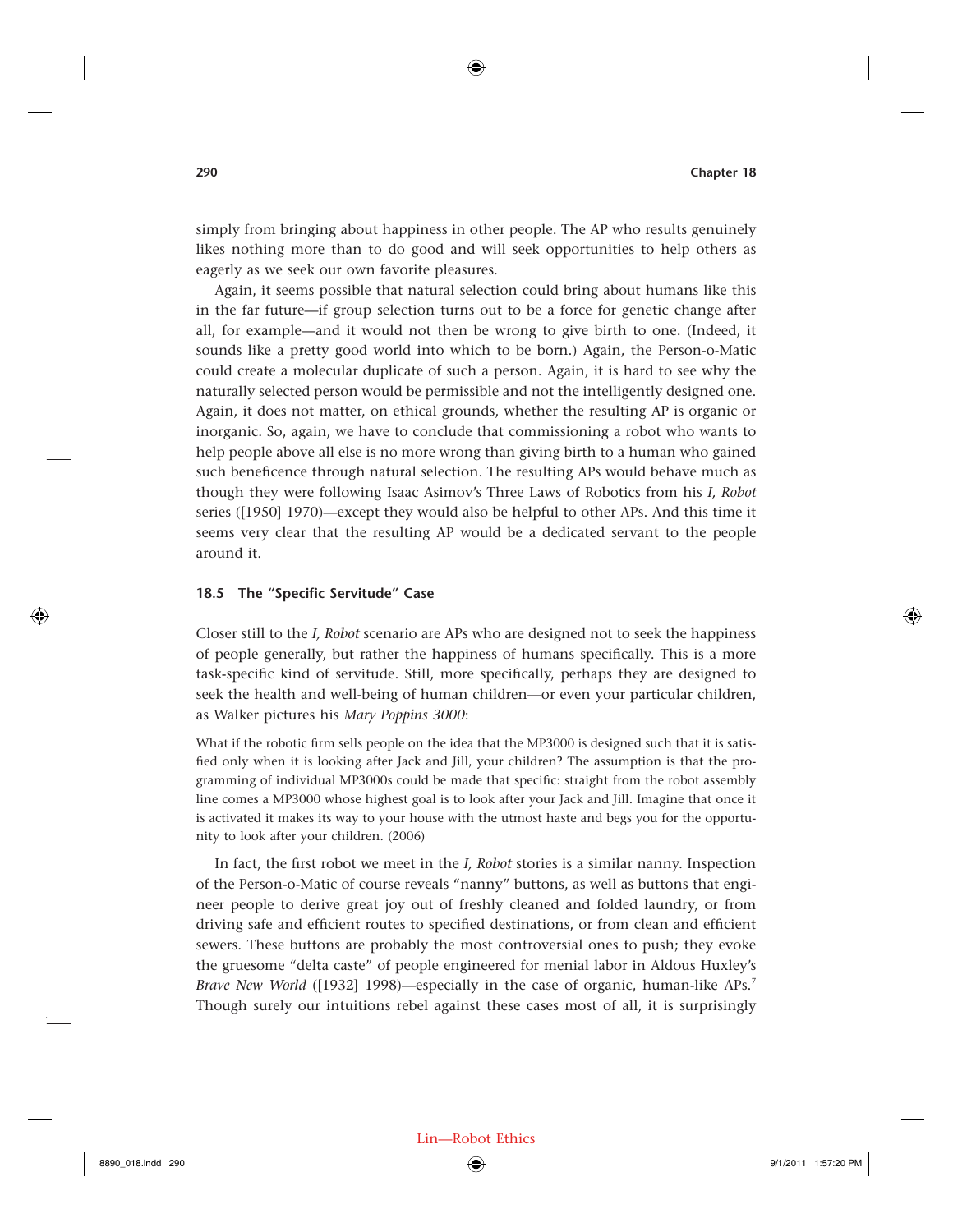difficult to find principled reasons against pushing even these buttons. The three best of which I know are:

⊕

- 1. The resulting AP would have impermissibly limited autonomy.
- 2. The resulting AP would lead a relatively unfulfilling life.
- 3. The resulting AP would desensitize us to genuine sacrifices from others.

I will address each reason separately.

# **18.5.1 Specific Servitude and Autonomy**

First, consider the objection from autonomy. Walker, for example, says that in making one of his imagined robot nannies we have just made a "happy slave," because "we are guilty of paternalism, specifically robbing the MP3000 of its autonomy: the ability to decide and execute a life plan of its own choosing" (2006).

I have already addressed the autonomy argument in some detail for the enhanced person case. Those arguments carry over to this case at least to the extent that the content of one's hardwired desires are irrelevant to the autonomy with which they are pursued. If one AP is made with a strong desire to sculpt, another with an equally strong desire to look after your children, and yet another with an equally strong desire to do laundry, then it seems they should all be equally free. If we object to making one and not the other, then it does not seem to be on *autonomy* grounds.

We are more tempted here than in the "enhanced" person case to object from autonomy, though, and I can think of two reasons why: first, it is harder for us to conceive of a person who genuinely wishes such ends for themselves, at least without our coercing them from other, more "natural" desires. Second, the desired ends these APs seek serve us in a much more obvious way. This combination has the effect of convincing us that the APs are being used as a mere means to our ends—and according to a flourishing ethical tradition founded by Immanuel Kant, it is an impermissible violation of autonomy to use any person as a mere means to an end ([1785] 1989).

The "mere" use as means here is crucial. In your reading this chapter, I can use you as a means to my ends—which may be your finding the truth of some difficult ethical claims, or sharing my philosophical thoughts, or my gaining philosophical glory and tenure. Meanwhile you can use me as means to your ends—which may be your gaining a wider perspective on robot ethics, or entertaining yourself with outlandish views, or proving me wrong for your own philosophical glory. This is permissible because we are simultaneously respecting each other's ends. And here, of course, we see that the same is true of the task-specific APs: though they are a means to our ends of clean laundry and the like, they are simultaneously pursuing their own permissible ends in the process. They therefore are not being used as a *mere* means, and this makes all the ethical difference. By hypothesis, they want to do these things, and we are happy to let them.

↔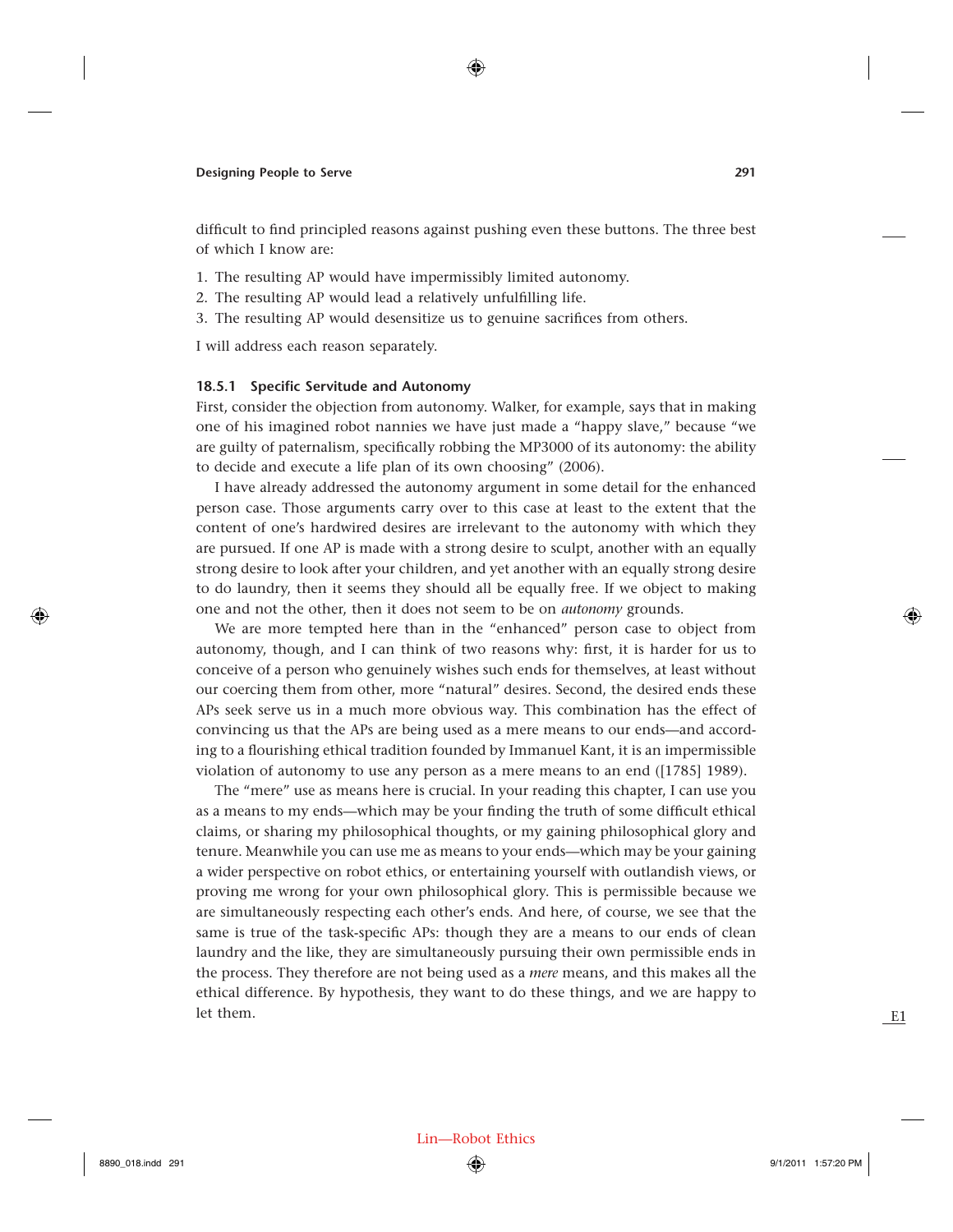Now as genuine people, we are supposing these APs are worthy of full ethical respect, and for the Kantian this means supposing they have a required autonomy. This plausibly means, as noted earlier, that such APs are capable of reasoning themselves out of their predisposed inclinations. But first, this could be roughly as unlikely as our reasoning ourselves out of eating and sex, given the great pleasure the APs derive from their tasks. Second, if they should so reason, then of course I would not defend making them do their tasks anyway; that would be wrong on just about any plausible ethical view.<sup>8</sup> Indeed, if the APs do not reason themselves out of their joy in washing laundry, to give an example, and if suddenly there were no more laundry to do—perhaps because nudity became the fashion—it would be our obligation to help them out by providing them with some unnecessarily dirty clothes.

⊕

## **18.5.2 Specific Servitude and a Fulfilling Life**

Perhaps what's behind the autonomy objection is that, despite the fact that the AP comes into existence with these desires, that AP was still "coerced" into an otherwise aversive task. In other words, it is really about the content of the desires—just to bring the APs into existence with such abject desires is to manipulate them unfairly. If so, this is really a form of the next objection: that to create a being who enjoys pursuing such menial tasks is to create someone who we know will live a relatively unfulfilling life, and this is impermissible.

First of all, it is not obvious that such a life is truly "unfulfilling." Assuming that the laundry AP deeply desires to do laundry, and has an ample supply of laundry to do, the life seems to be a pretty good one. We should be careful not to assume the AP must somewhere deep down be discontent with such work, just because we humans might be. And though perhaps clean laundry does not seem so meaningful an achievement in the big picture of things, in the *big* picture I am sorry to say that none of our own aspirations seem to fare any better.

Probably the best way to push the objection from an unfulfilling life is through a distinction that goes back to the utilitarian John Stuart Mill: that between "higher" and "lower" pleasures. Mill says that "there is no known Epicurean theory of life which does not assign to the pleasures of the intellect, of the feelings and imagination, and of the moral sentiments, a much higher value as pleasures than to those of mere sensation" (1871, 14).

As he famously summarizes, "It is better to be a human being dissatisfied than a pig satisfied; better to be Socrates dissatisfied than a fool satisfied" (Mill 1871, 14). Perhaps the task-specific AP is merely a "fool satisfied."

If a strong, hardwired reinforcement for some achievement is sufficient for it to be a lower pleasure of "mere sensation," then even an AP designed with Socrates' taste for philosophy is only living the life of a fool satisfied. Such a criterion for higher and lower pleasures seems arbitrary. If instead we take the higher pleasures to be, as Mill

⊕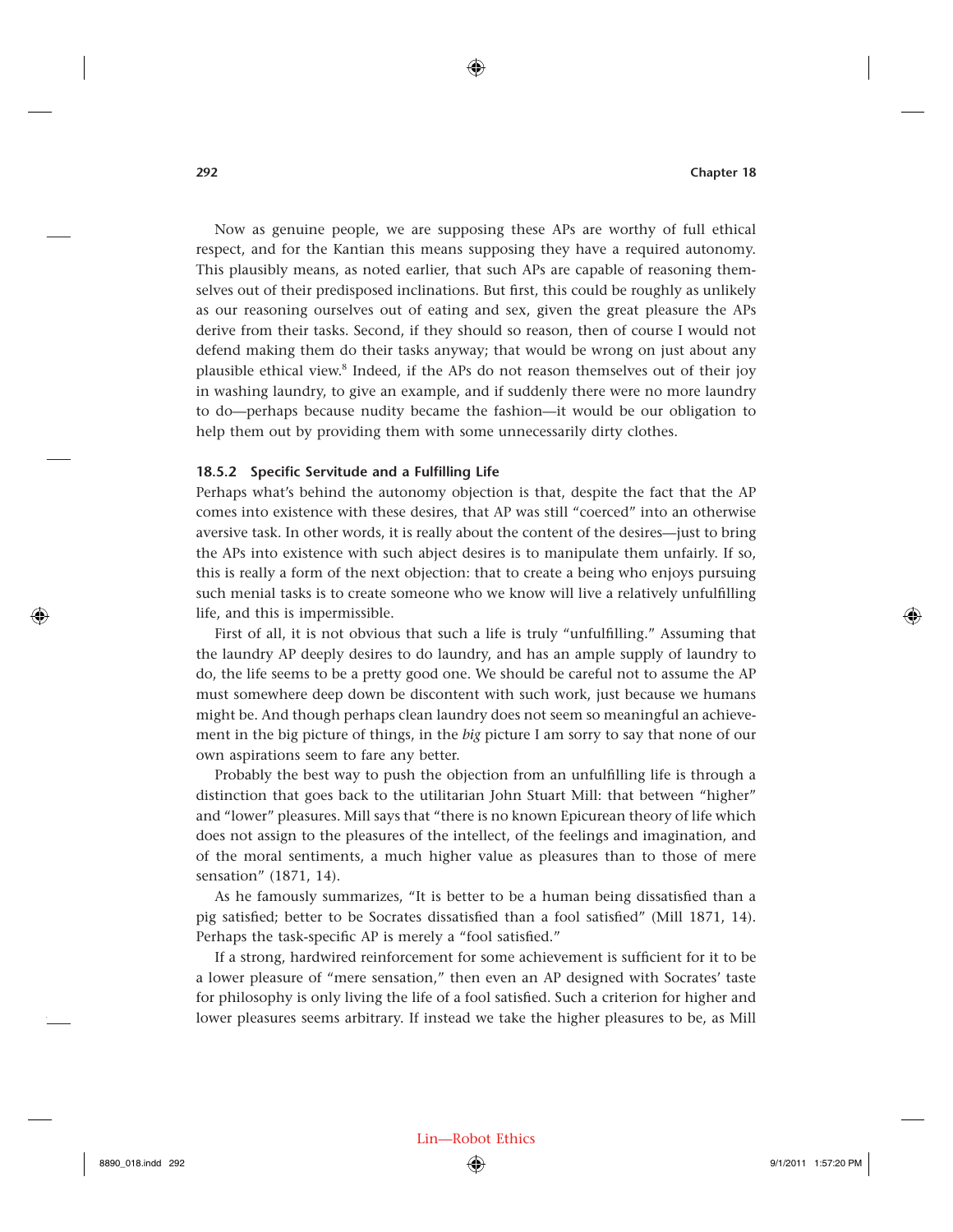insists, simply what the person who has experienced both will prefer, then it seems they will be highly dependent on the person and their own tastes.<sup>9</sup> If so, then the AP, with quite different interests from ours, might well prefer laundry over a good production of Shakespeare, even after experiencing both—and so laundry may count as that AP's higher pleasure. If experiencing higher pleasures is, in turn, what constitutes a fulfilling life, then that AP is leading a fulfilling life by doing laundry.

⊕

Suppose we grant, though, that for any person of whatever design, doing laundry is not as fulfilling as (for example) contemplation or artistic expression. Even under this assumption, it is still not obvious that it would be wrong to commission such APs.

For one thing, there is no principled reason the AP could not pursue both types of pleasure; we humans manage it, after all. We tend to seek out and enjoy the higher pleasures only after an adequate number of the lower ones have been satisfied, and this fact does not make our lives unfulfilling. And even if given the opportunity to indulge in the lower pleasures exclusively, many of us (who have experienced both) will get bored and seek the higher ones, at least for a while. The APs could well be similar, especially if we design them so; perhaps after bingeing on their baser desires for washing laundry, the sated APs will then turn to Shakespeare or Mahler for a while.

Suppose, though, that the AP spends its whole life cheerfully doing laundry perhaps at a large twenty-four-hour facility, rather than in a family's home—without ever experiencing what we are supposing to be higher pleasures. Here, surely we have a case of the "fool satisfied." And, the claim goes, bringing about such a life is wrong, because it is not as good as the life of a Socrates dissatisfied.

Here is a dizzying question, though: who exactly is wronged by pushing the button for a laundry AP? It cannot be the resulting laundry AP, because any time before the AP's desires existed is also a time before the AP existed, and so there was no person being harmed by their endowment. Had we pushed the button for the sculptor AP instead, we would have thereby brought about a *different* person, and so the laundry AP cannot benefit from our pushing the sculptor AP button.<sup>10</sup>

A similar case can be made that the miller's daughter was not wrong to promise her firstborn to Rumpelstiltskin, since had she not done so she never would have married the king, and a different first child would have been born to her—if any. Therefore, assuming the child sold into Rumpelstiltskin's care would rather have that life than no life at all, the promise could hurt no one, and so is not wrong. This is surely counterintuitive.

Ethicists will recognize this as what has come to be called *the nonidentity problem*. 11 This problem is a part of *population ethics*—yet another philosophical can of worms worth more attention than I can give it here. (This abundance of nearby philosophical worms is, for me, part of the topic's appeal.) According to a plausible answer to the puzzle already discussed, though, it is better from an ethical standpoint to bring about

⊕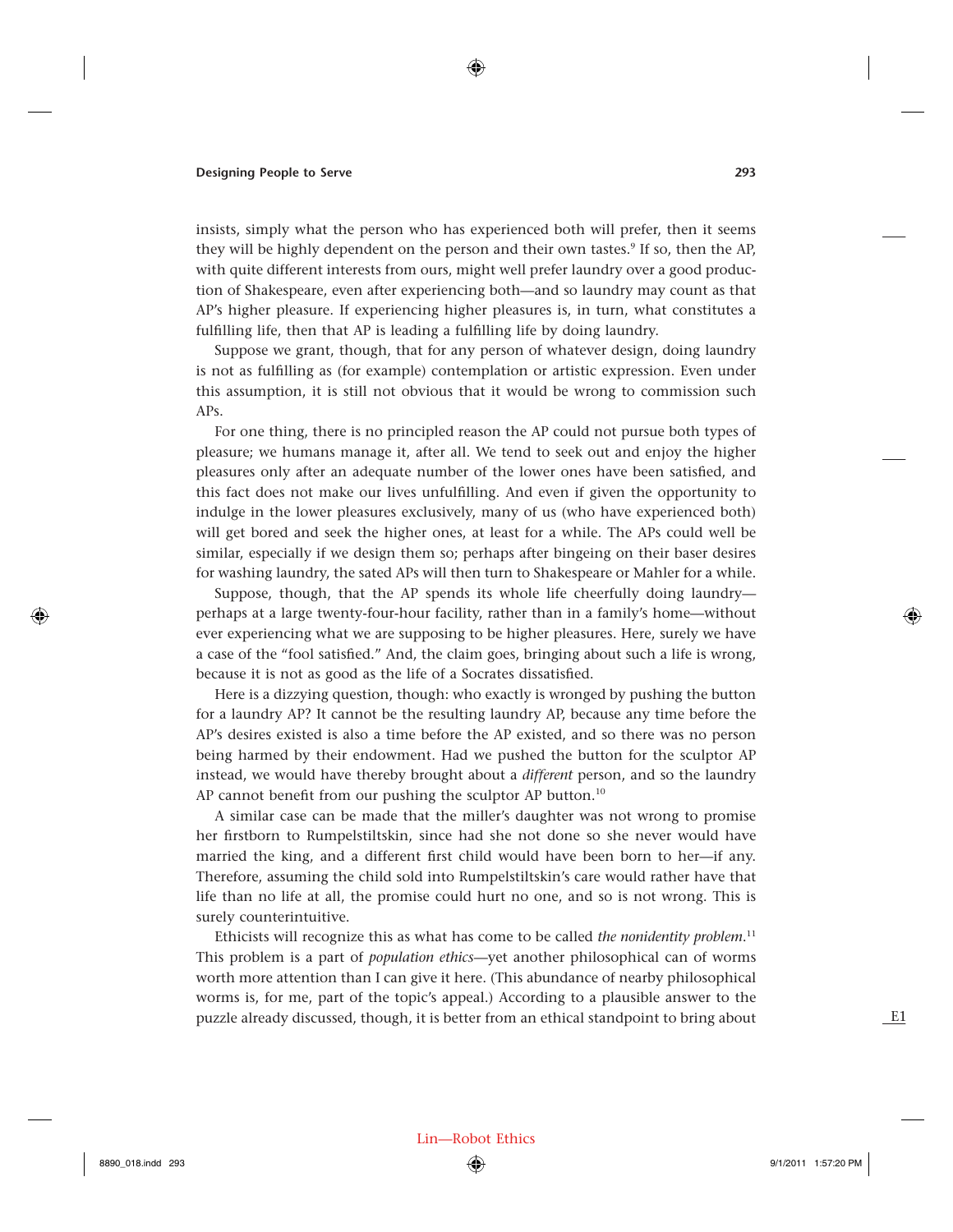the sculptor AP than the laundry AP, despite the fact that bringing about the laundry AP instead would harm no one in particular. In other words, an act can be wrong even if it harms no one person, just because it causes less overall well-being than alternatives.<sup>12</sup>

⊕

Thus, we might agree that choosing the laundry AP button over the sculptor AP button is wrong, when given the opportunity. But suppose the choice is not exclusive, and you have the opportunity to push *both*. Assuming it is permissible to push the button for the sculptor AP, would it be wrong to push the button for the laundry AP in addition? In this case, we are not substituting a comparatively worse life for a better one; rather, we are simply adding a worthwhile life to the world, even though there are or could be better ones. If this is wrong, then a great deal of our current policies should change drastically. We should prevent the birth of nonhuman animals as best as we are able, for example, since they are capable of only the very lowest pleasures, and so, according to this view, it is wrong to add them to the world. We should also make sure that only those people who can be expected to provide the very best lives whatever those might be—may have children. And if the Person-o-Matic can make people capable of higher pleasures than that of an ordinary human, then humans should stop reproducing altogether.

If we agree that adding worthwhile but nonideal lives to the world is permissible, however, then it is permissible to push the laundry AP button—even under the questionable assumption that the lives of laundry APs are relatively unfulfilling.

### **18.5.3 Specific Servitude and Desensitization**

One last objection to robotic servitude is what I like to call the "desensitization" objection: that having APs do work for us will condition us to be callous toward other people, artificial or not, who do *not* wish to do our dirty work. As David Levy puts it, "Treating robots in ethically suspect ways will send the message that it is acceptable to treat humans in the same ethically suspect ways" (2009, 215).

Those who hold this view generally do not believe that the robots in question are people; they hold that the robots lack some necessary property for ethical value, such as (in Levy's case) sentience.<sup>13</sup> In this form, the objection does not apply to our cases of interest. We should treat APs well, whether organic or inorganic, not because they could be mistaken for people, but because they *are* people. And treating them well respecting their ends, encouraging their flourishing—could involve permitting them to do laundry. It is not ordinarily cruel or "ethically suspect" to let people do what they want.

Perhaps we can amend the usual desensitization argument to apply to APs, though; perhaps having an AP do laundry for us will condition us blithely to expect such servitude of those who are not so inclined. This argument thus assumes the general population is unable to make coarse-grained distinctions in what different people value. This may well be; humanity has surely displayed stupidity on a par with this

⊕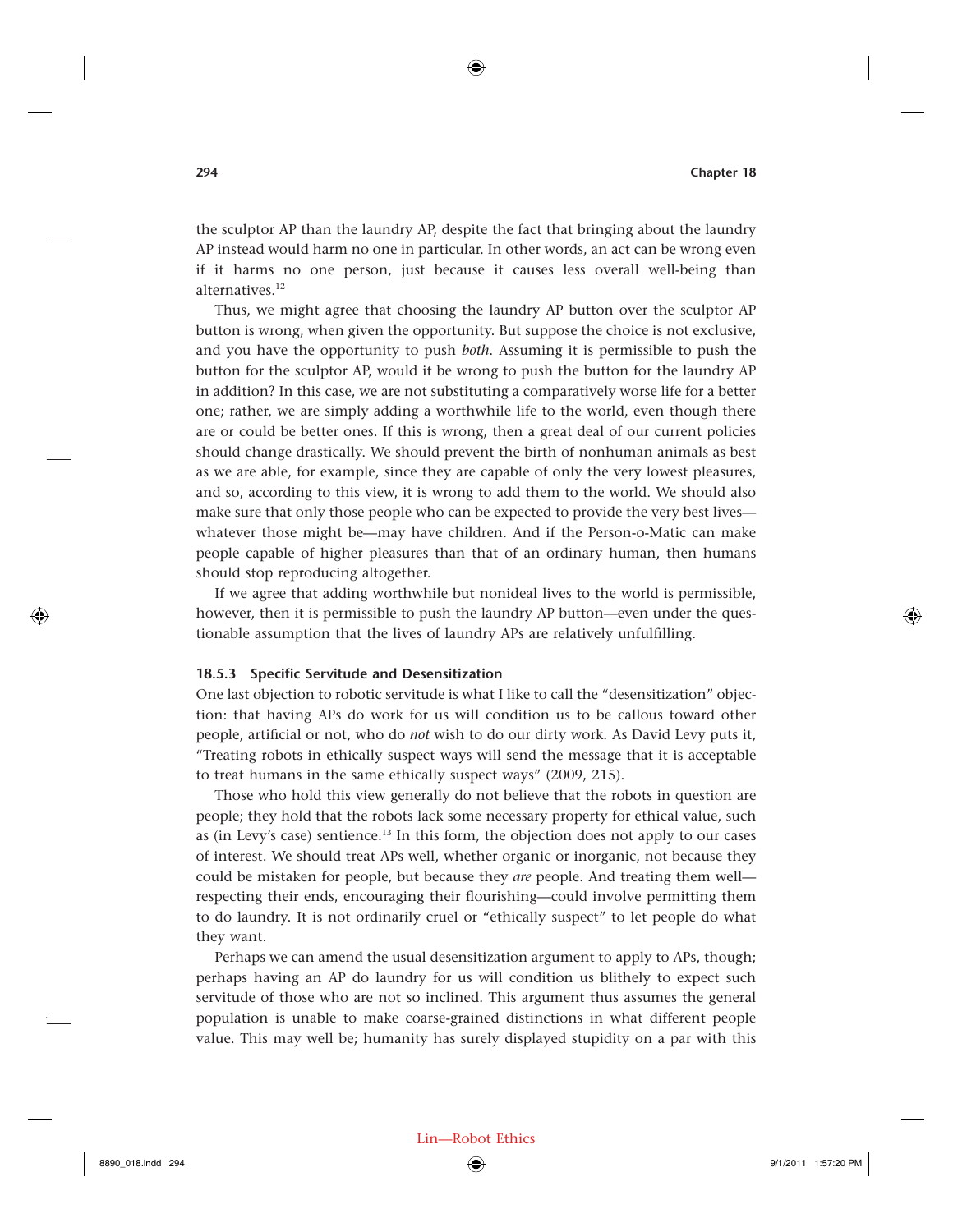in the past. But we do not normally think that all people like haggis, for example, just because some do, so we seem generally capable of recognizing differences in inclinations. More importantly, the fact that people may make such mistakes is no objection to the position, in principle at least. As Mill said, any ethical standard will "work ill, if we suppose universal idiocy to be conjoined with it" (1871, 35). In this form of the objection, we can respond simply by promising to introduce such APs with caution, and accompanied by a strong education program. As a result, instead of learning that people can be used as means, children might learn about the wide range of ends a person could undertake, and thus gain respect for a more robust value pluralism than they could with ordinary humans alone.

⊕

Sometimes this objection rings of a protestant guilt about shirking hard labor. If the concern is that idle hands are the devil's play thing, and that we will grow soft and spoiled with the luxury, then we should also consider whether it is already too late, given the technology we now possess. Not only should we be doing our own laundry, if hard labor is good for its own sake, but we should be doing it in a stream by beating it with rocks.

## **18.6 Underview**

I am not arguing that pushing *any* button on the Person-o-Matic is permissible. For one thing, designing a person who strongly desires to kill or inflict pain would be wrong on just about any ethical view. So would designing a person to lead a predictably miserable life, $14$  or to crave tasks that are dangerous for them to do. (With good engineering, though, we can probably make a robot that can *safely* do tasks that are dangerous for humans.)

I am not even sure that pushing the buttons defended above is permissible. Sometimes I can't myself shake the feeling that there is something ethically fishy here. I just do not know if this is irrational intuition—the way we might irrationally fear a transparent bridge we "know" is safe—or the seeds of a better objection. Without that better objection, though, I can't put much weight on the mere feeling. The track record of such gut reactions throughout human history is just too poor, and they seem to work worst when confronted with things not like "us"—due to skin color or religion or sexual orientation or what have you. Strangely enough, the feeling that it would be wrong to push one of the buttons above may be just another instance of the exact same phenomenon.

## **Notes**

1. Zunt (2002) presents a letter of Čapek's in which he credits his brother Josef for the term.

2. For the first view, see Torrance 2007 or Joanna Bryson's less nuanced but provocatively titled "Robots Should Be Slaves" (2010). For the second view, see, for example, Levy 2009; Ronald Arkin

⊕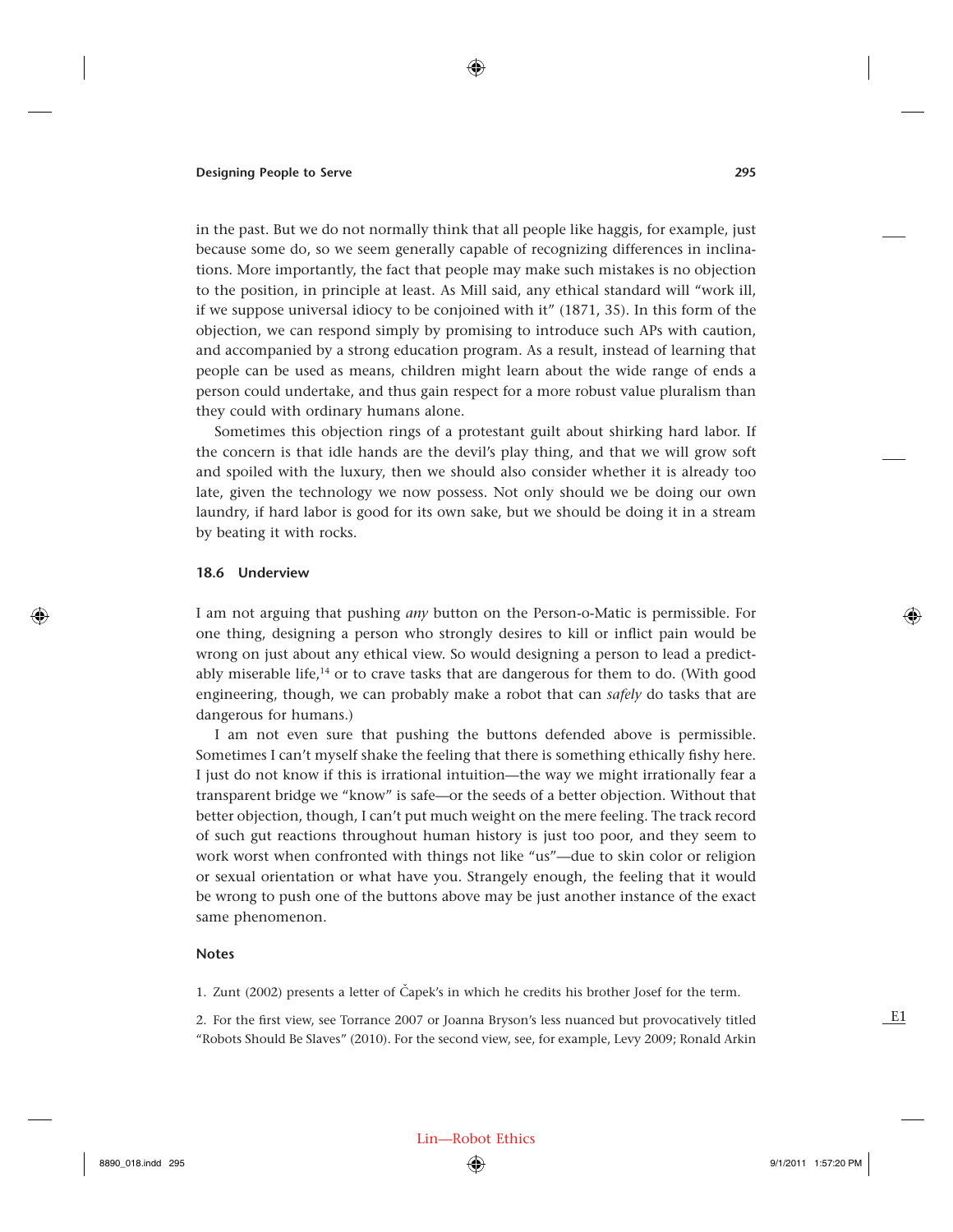and Mark Walker have also pressed versions of this objection in correspondence with the author. For the last view, see the Walker 2006 and a host of informal online discussions, such as at the American Society for the Prevention of Cruelty to Robots—ASPCR 1999.

⊕

3. Compare the intelligent shipboard computer in Douglas Adams's novels, absolutely stumped by why the human would want "the taste of dried leaves boiled in water," with milk "squirted from a cow" ([1980] 1982, 12).

4. The material will of course constrain some of these appetites and aversions. Though philosophers tend to agree that the mental state of *desire* (for example) is a substrate-independent functional role, some particular desires are more substrate independent than others—just as the functional role of a pendulum clock can be realized in wood or brass, but probably not in gaseous helium. See Lycan 1995 for more discussion.

5. They thus practice what Peter Godfrey-Smith calls "methodological continuity" between artificial life and artificial mind (Godfrey-Smith 1996, 320).

6. Perhaps to be part of the biological category *human* requires a certain evolutionary history, so that APs do not count.

7. One extreme thought experiment along these lines is again from the fertile imagination of Douglas Adams: a bovine-type animal designed to want to be eaten, and smart enough to explain this fact to potential customers.

"I just don't want to eat an animal that's standing there inviting me to," said Arthur. "It's heartless."

"Better than eating an animal that doesn't want to be eaten," said Zaphod.

"That's not the point," Arthur protested. Then he thought about it for a moment. "All right," he said, "maybe it is the point. I don't care, I'm not going to think about it now." ([1980] 1982, 120)

This particular case is probably impermissible on various grounds, however.

8. Since it's become a leitmotif, another example from Adams: "Not unnaturally, many elevators imbued with intelligence . . . became terribly frustrated with the mindless business of going up and down, up and down, experimented briefly with the notion of going sideways, as a sort of existential protest, demanded participation in the decision-making process and finally took to squatting in basements sulking" (Adams [1980] 1982, 47).

9. Mill's test actually insists on the majority of what people would say (1871, 12, 15), but this is even worse; then what counts as a higher pleasure changes depending on how many APs of what type emerge from the Person-o-Matic.

10. One possibility that is probably unique to the inorganic case is when one robot body humanoid in shape, say—can be programmed either of two ways. In this case, it makes sense to say that particular hunk of material could have been a sculptor or a launderer. If that hunk of material is the AP itself, rather than merely its body, then we can harm *that* AP by pushing the laundry button. But on this account, the AP exists prior to its programming, in that hunk of material. This means it would also harm the AP to, for example, disassemble that body before it ever gets programmed. I take this as a *reductio* of the view that an inorganic AP is identical to its

⊕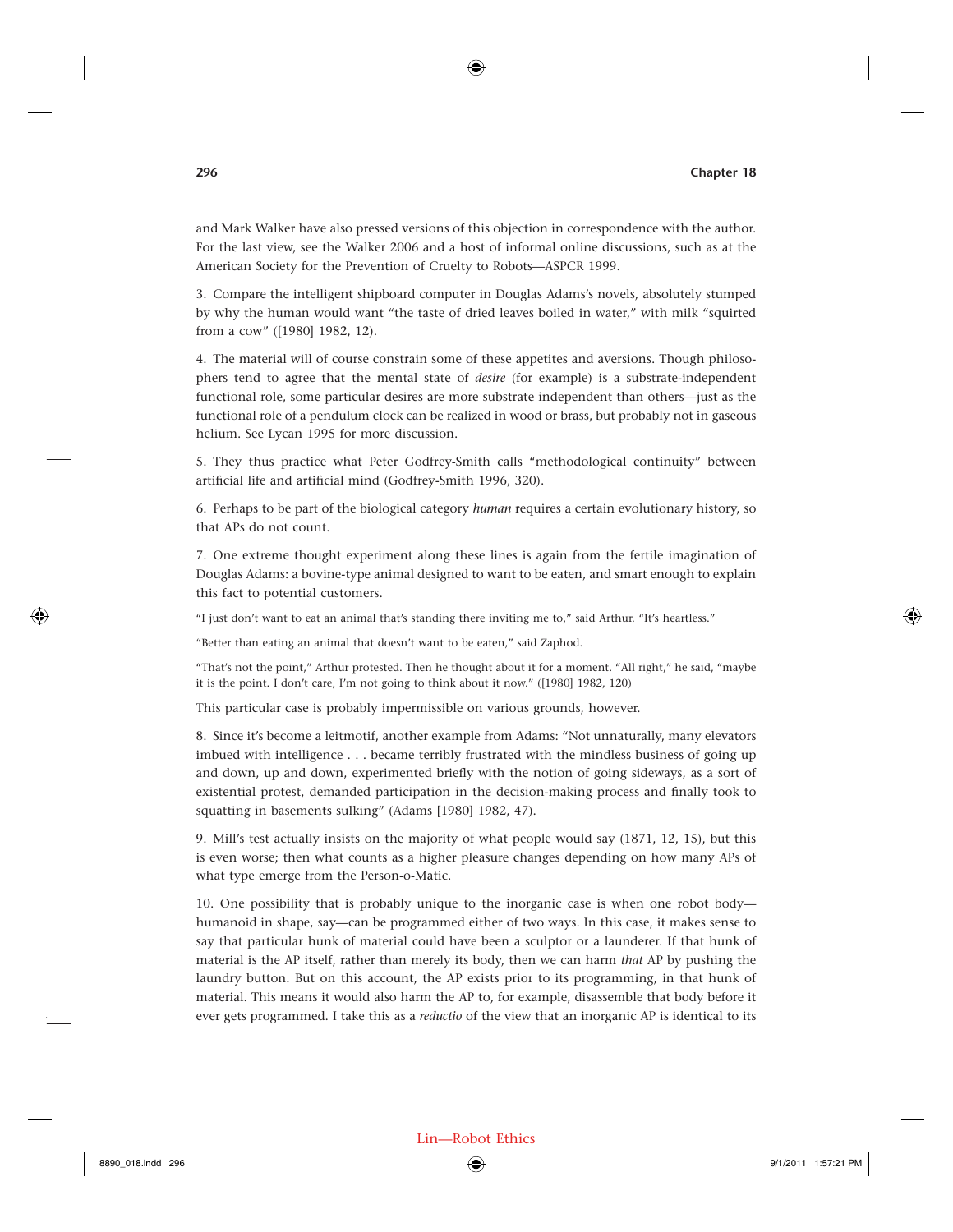body, and I leave it to the reader to consider analogies in the organic case. The philosophical problem of *personal identity*—that of determining what changes a person can undergo and still be that same person—is another can of worms beyond this chapter. Suffice it to say that this is not an obviously amenable escape route from the claim on the table: namely, that because no one is harmed by bringing about the laundry AP, it is permissible to do.

⊕

11. It is discussed most famously in Parfit [1984] 1987; see Roberts 2009 for an overview.

12. This follows from what Parfit calls the "Impersonal Total Principle."

13. Still, they say, we should treat them well basically for the same reason Kant says we should treat dogs well, even though (in Kant's view) dogs are not subjects of ethical value, either: because "he who is cruel to animals becomes hard also in his dealings with men" ([1930] 1963, 240).

14. More leitmotif: Adams's character Marvin, the "Paranoid Android," was designed by the Sirius Cybernetics Corporation to have the "genuine people personality" of severe depression (Adams [1979] 1981, 93).

#### **References**

⊕

Adams, D. [1979] 1981. *The Hitchhiker's Guide to the Galaxy*. New York: Pocket Books.

Adams, D. [1980] 1982. *The Restaurant at the End of the Universe*. New York: Pocket Books.

Adams, D. 2002. *The Salmon of Doubt: Hitchhiking the Galaxy One Last Time*. New York: Random House.

Asimov, I. [1950] 1970. *I, Robot*. New York: Fawcett Publications.

ASPCR. 1999. The American Society for the Prevention of Cruelty to Robots website. <http:// www.aspcr.com> (accessed April 24, 2010).

Bryson, J. J. 2010. Robots should be slaves. In *Close Engagements with Artificial Companions: Key Social, Psychological, Ethical and Design Issues*, ed. Y. Wilks, 63–74. Amsterdam: John Benjamins.

Frankfurt, H. G. 1971. Freedom of the will and the concept of a person. *Journal of Philosophy* 68  $(1): 5-20.$ 

Godfrey-Smith, P. 1996. Spencer and Dewey on life and mind. In *The Philosophy of Artificial Life*, ed. M. A. Boden, 314–331. Oxford: Oxford University Press.

Huxley, A. [1932] 1998. *Brave New World*. New York: HarperCollins.

Kant, I. [1785] 1989. *Foundations of the Metaphysics of Morals*, trans. L. W. Beck. London: The Library of Liberal Arts.

Kant, I. [1930] 1963. *Lectures on Ethics*, trans. L. Infield. London: Harper Torchbooks.